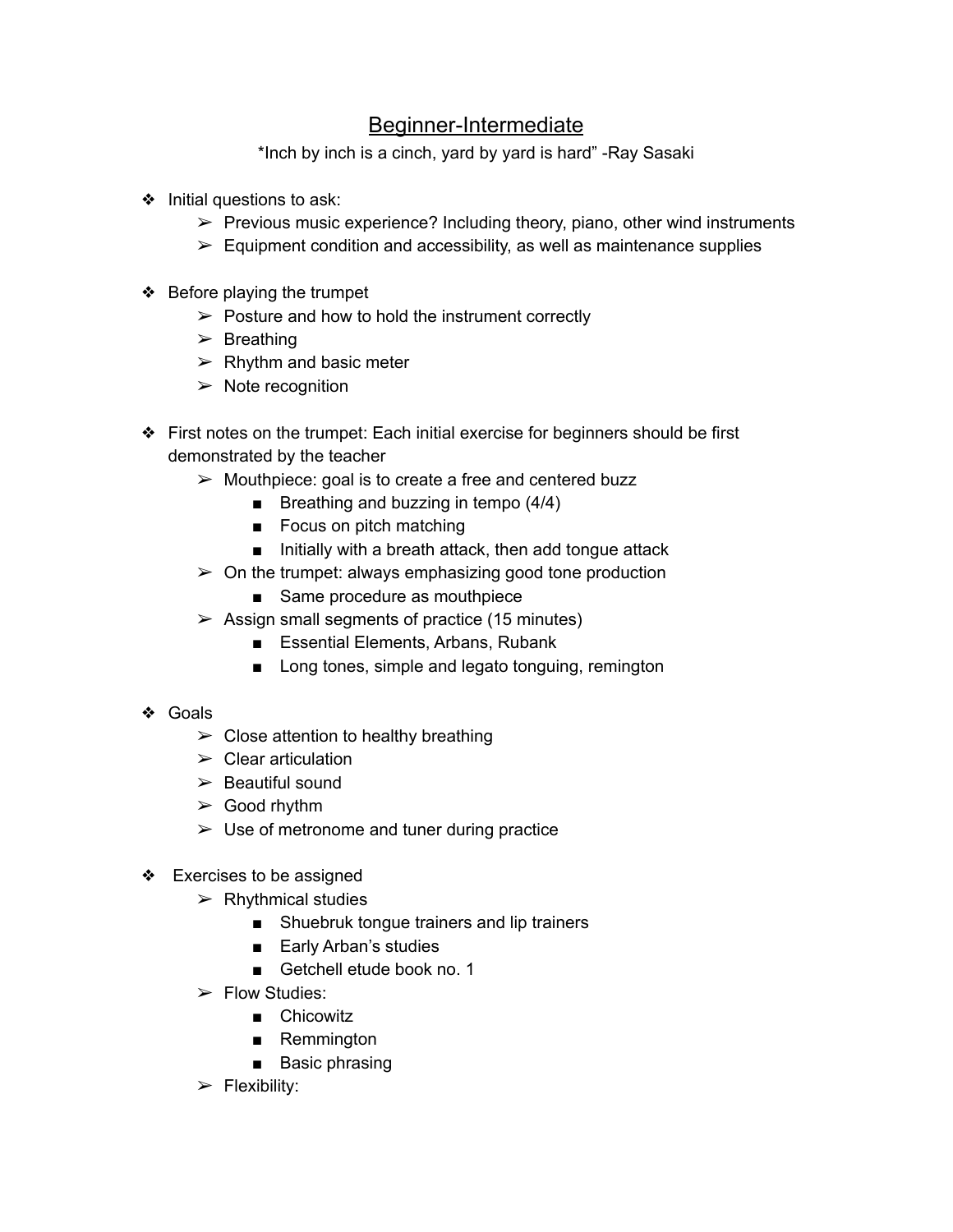- Begin with half notes in the low register
	- Gradually increase rhythm to quarter notes
	- Gradually increasing the range and length of exercises
- Progressive Lip Slurs-->Bai Lin
- $\triangleright$  Major scales: beginning with C and expanding as their range increases
- ❖ Once student has a fundamental and healthy style of playing
	- $\triangleright$  Range: increase range in both directions, teaching the student to move throughout the horn with good air-flow and healthy sound
	- $\triangleright$  Dexterity: Clarke studies no. 1 and no. 2, Chromatic exercises in the Arban's. Performed slowly and correctly
	- ➢ Melodic etudes: Concone etudes, Chicowitz Flow Studies, Continue work in Getchell book
	- $\triangleright$  Increased rhythmical exercises: quicker tempos, triplets, eighth notes
		- Can be drawn from continued work in Arban's first chapter
- ❖ End goal: To perform an etude or short solo work with excellent tone, rhythm, pitch, and phrasing.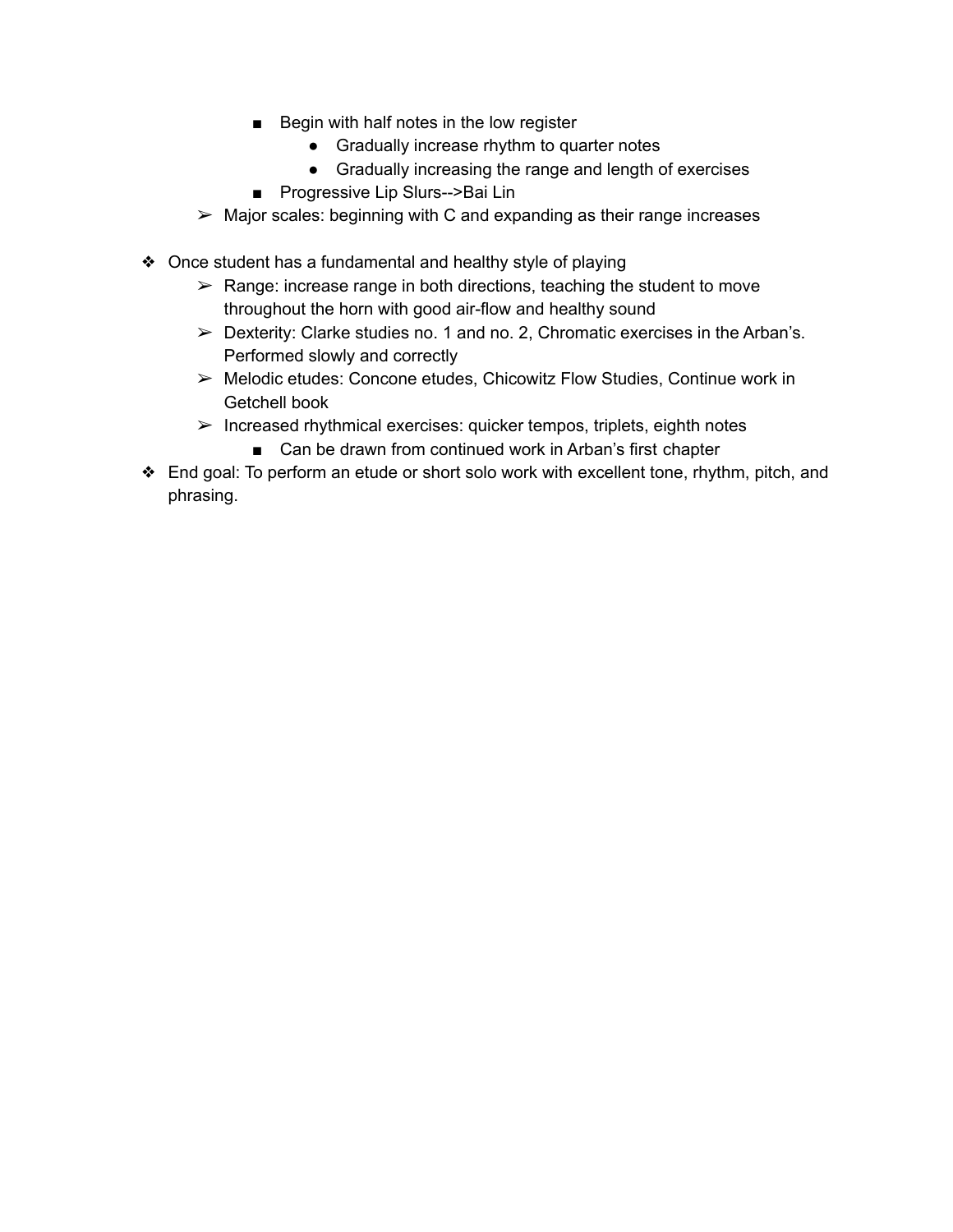## Intermediate- Advance

"I found that the more I practiced, the better I played and the better I played, the more I enjoyed it." -Adolph "Bud" Herseth

- ❖ Initial Expectations
	- $\triangleright$  Student is playing simple etudes
	- $\triangleright$  Mastery over all major scales
	- $\triangleright$  Moves air in a healthy way through the horn
- ❖ Goals and skills to be developed:
	- $\triangleright$  Increase technical ability, expand range dexterity, musicality, and extended technique to have the tools to play a larger work in collaboration with others.
	- $\triangleright$  Articulation
		- Continued work on a clear attack
		- Double Tonguing: Arbans, Shuebruk Tongue Trainers
	- $\triangleright$  Flexibility
		- Bai Lin, Irons, Colin
		- Clarke Studies: mastery of no. 1 and no. 2, and then onto the later studies
	- $\triangleright$  Mastery of all minor scales
	- $\blacktriangleright$  Intonation with self and others
		- Student should be able to hear a pitch and match it
		- Student should be listening to recordings to excellent trumpet players to have inspiration for how they'd like to sound
	- $\triangleright$  Vibrato: Student should be introduced to vibrato and how to use it effectively. Encourage the student to use vibrato only when intentional.
- ❖ Etudes: Student should be introduced to harmonically driven and fundamental-based etudes
	- ➢ Wurm 40 etudes, Arban's Characteristic studies, Concone, Voxman
	- $\triangleright$  Each etude should be geared toward the student's success in playing with perfect time, intonation, style, and with a beautiful sound.
- ❖ Working towards a solo performance:
	- $\triangleright$  Intermediate students should be assigned works from "festival solos" in order to understand how a solo should be played and why they have more freedom.
	- $\triangleright$  For the student who has advanced beyond simple solos, the following would be excellent for those pursuing advanced and post-secondary school study:
		- Goedicke: Concert Etude
		- Kennan: Sonata for Trumpet
		- Neruda: Concerto for Trumpet
		- Haydn: Concerto for Trumpet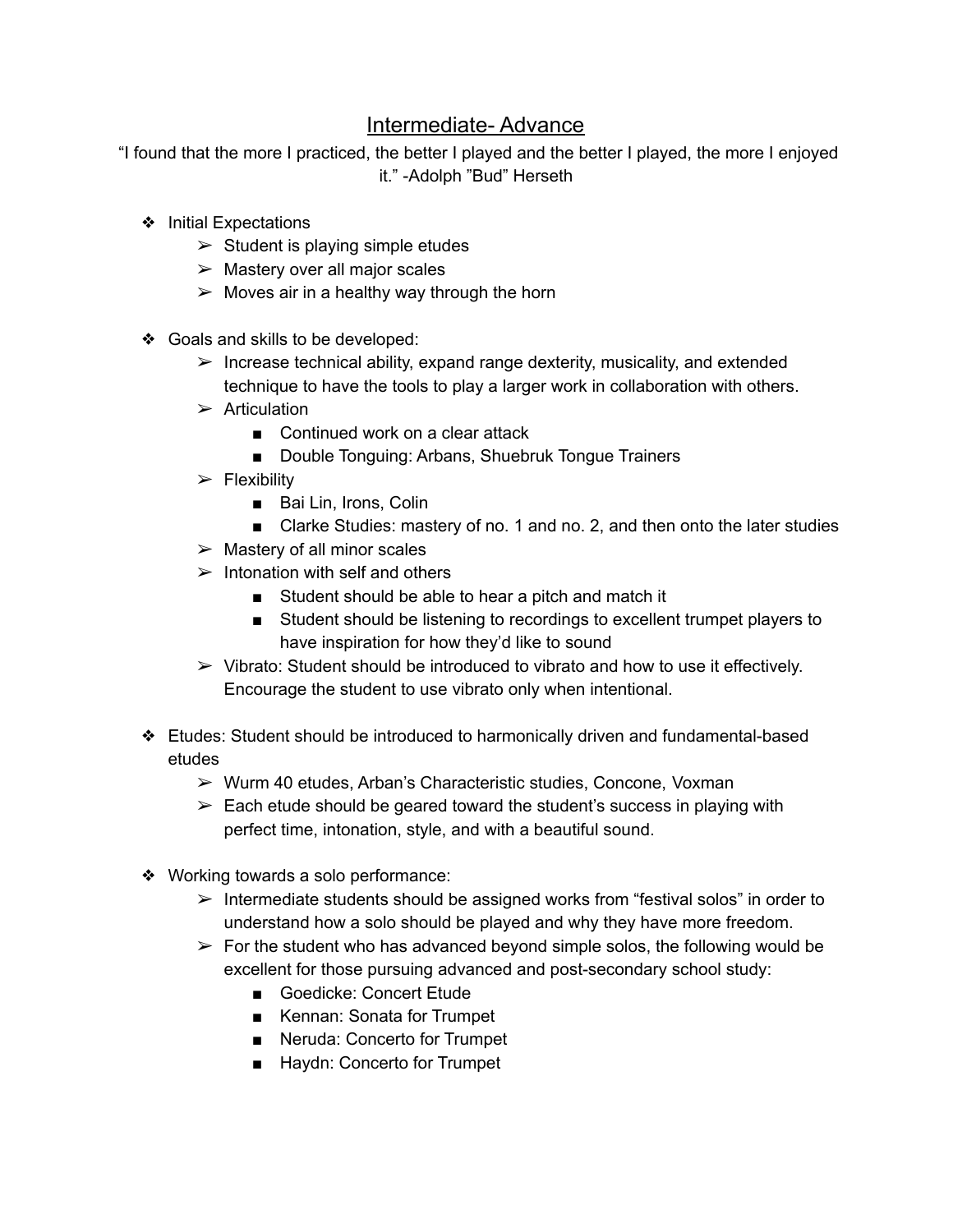- ❖ Orchestral excerpts and festivals
	- $\triangleright$  If a student is becoming increasingly interested in orchestra, C trumpet and transposition must be introduced and practiced daily.
	- $\triangleright$  The intermediate student may find themselves seeking opportunities in summer music festivals, which should be encouraged!
	- $\triangleright$  Orchestral excerpts to begin with:
		- Pictures at an Exhibition "Promenade"
		- Pines of Rome "off-stage solo"
		- Petrouchka "ballerina dance"